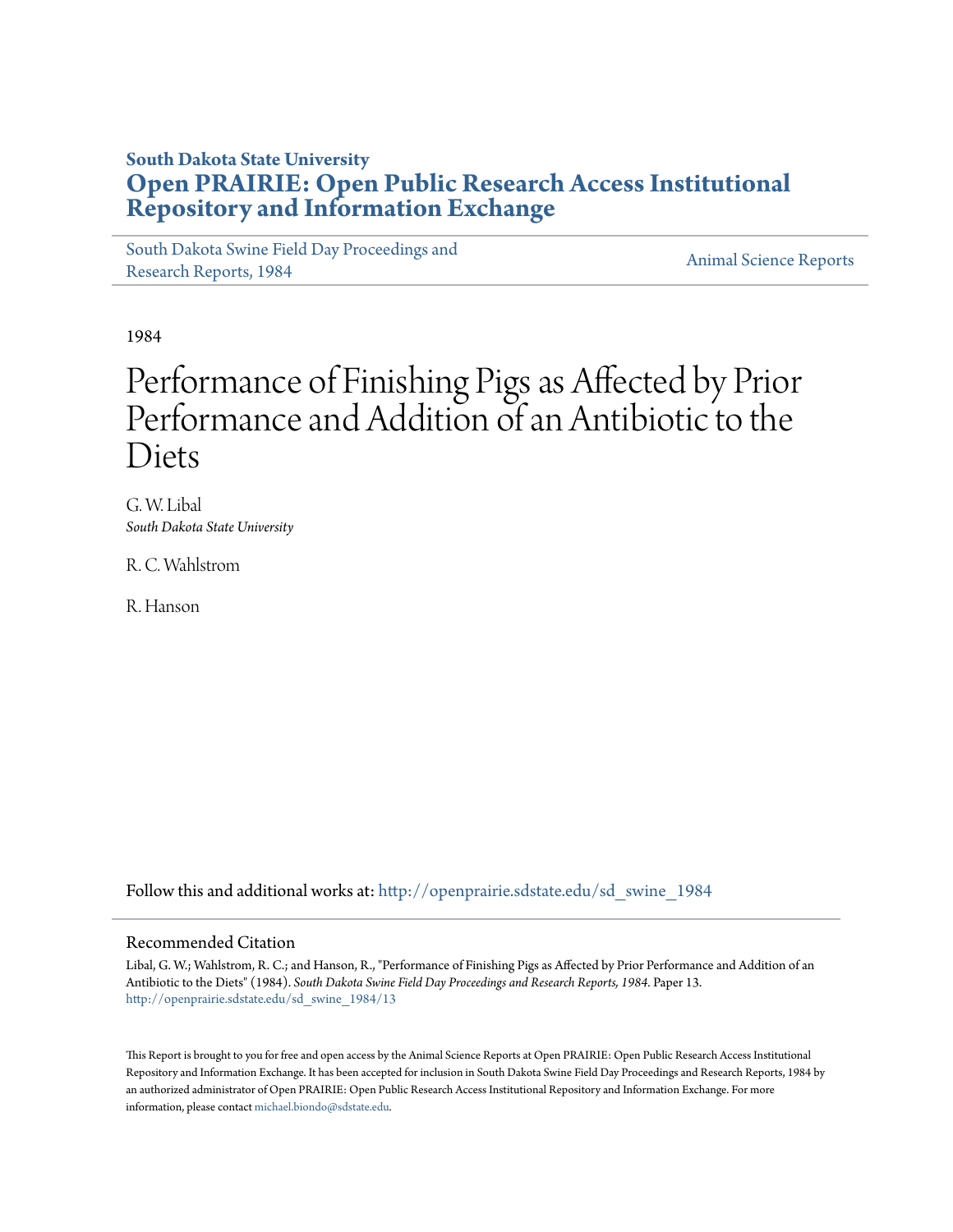

Although pigs may be fairly uniform in weight when they are placed in growing-finishing facilities, uneven performance and thus a wide range in weight at market time is a common occurrence. Poor performing pigs during the growing period seem to continue to grow slower than their faster growing counterparts if they are left in the same pen during the<br>finishing period. The study reported herein is designed to The study reported herein is designed to determine if sorting pigs by performance during the growing period will lead to better performance during the finishing period. The effect of addition of antibiotic to the finishing diet was also evaluated.

## Experimental Procedure

Growth performance of 153 pigs was evaluated from approximately 50 lb to 115 lbs. From that group the slowest growing pigs (6%) and the fastest growing pigs (4.5%) were eliminated from the experiment. The remaining pigs were allotted to three outcome groups based upon slow, medium and fast growth. Within each performance outcome group the heaviest 14 pigs were allotted to two pens in replication 1, the second 14 pigs by weight were allotted to two pens in replication 2 and the lightest 14 pigs were allotted to two pens in replication 3. One of the two pens of pigs in each replication was then fed 50 gm/ton of aureomycin. All pigs were fed the same 15% protein corn-soybean meal diet. The only difference was the presence or absence of<br>antibiotic. Gain. feed consumption and feed efficiency were Gain, feed consumption and feed efficiency were then monitored from approximately 113 lb to 210 lb. The pigs were housed in the environment-modified confinement building at the Southeast South Dakota Experiment Farm at Beresford, South Dakota. The pens, which were 50% slats over a scraper system, provided adequate pen space for the seven pigs/pen. The study was conducted during the months of January through March.

### Results

The results of the finishing trial are shown in Table 1. Average daily gain varied among treatment groups from 1.78 for the slow growing pigs receiving no antibiotics to 2.02 for pigs from the medium growth group receiving antibiotics. *A* significant interaction was observed for both average daily gain and average daily feed. Within the antibiotic fed groups, the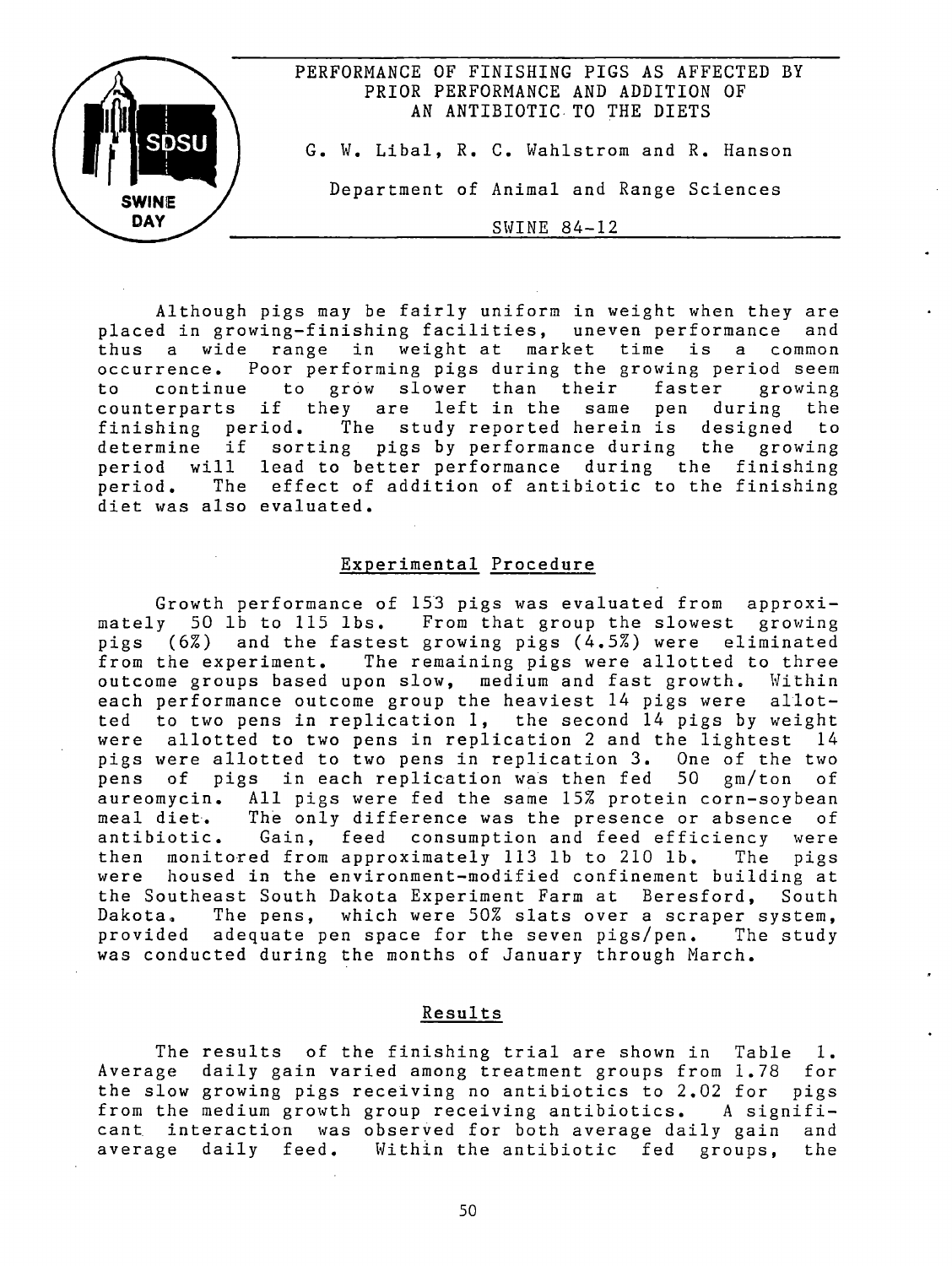medium and fast growing groups of pigs consumed significantly feed and gained significantly faster than pigs from slow growing group. Differences in feed efficiency also approached significance, however, these differences were not observed among groups of· pigs which did not receive antibiotics.

Table 1. Summary of Performance of Pigs with Different Previous Growth Rates and the Effect of Addition of Antibiotics to the Finishing Diet

| Previous growth rate<br>Antibiotic                                                                               | Slow                                     |                                  | Medium                                                                 | $\ddot{}$                         | Fast                              |                                  |
|------------------------------------------------------------------------------------------------------------------|------------------------------------------|----------------------------------|------------------------------------------------------------------------|-----------------------------------|-----------------------------------|----------------------------------|
| No. of pigs<br>Initial wt, 1b<br>Final wt, 1b<br>Avg daily gain, $1b_{h}^{2}$<br>Avg daily feed, 1b<br>Feed/gain | 21<br>104<br>208<br>1.78<br>6.45<br>3.62 | 21<br>104<br>208<br>1.79<br>3.39 | 21<br>113<br>211<br>1.88<br>$6.07$ $6.47$ $6.63$ $6.45$ $6.39$<br>3.44 | -21<br>113<br>211<br>2.02<br>3.31 | -21<br>121<br>211<br>1,94<br>3.32 | 21<br>121<br>210<br>1,91<br>3.35 |

Aureomycin, 50 gm/ton.

Within the antibiotic fed groups, the medium and fast growing groups consumed more feed (P<.05) and gained faster (P<.05) than the slow growing group.

Table 2 summarizes performance of pigs based upon previous growth rate and averaged across antibiotic treatments. previously slow growing group of pigs gained significantly slower (1.78 lb/day) than the previously medium (1.95 lb/day) or fast growing pigs (1.93 lb/day). Feed consumption figures followed the same pattern but the differences only approached significance.

> Table 2. Summary of Performance of Pigs With Different Previous Growth Rates

| Previous growth rate            | Slow | Medium | Fast |
|---------------------------------|------|--------|------|
| No. of pigs                     | 42   | 42     | 42   |
| Initial wt, 1b                  | 104  | 113    | 121  |
| Final wt, 1b                    | 208  | 211    | 211  |
| Avg daily gain, lb <sup>a</sup> | 1.78 | 1.95   | 1.93 |
| Avg daily feed, 1b              | 6.26 | 6.55   | 6.42 |
| Feed/gain                       | 3.51 | 3.37   | 3.33 |

a Previously slow growing pigs continued to grow slower than the medium or fast growing pig group (P<.05).

 $1 - 1 + 1 = 1$